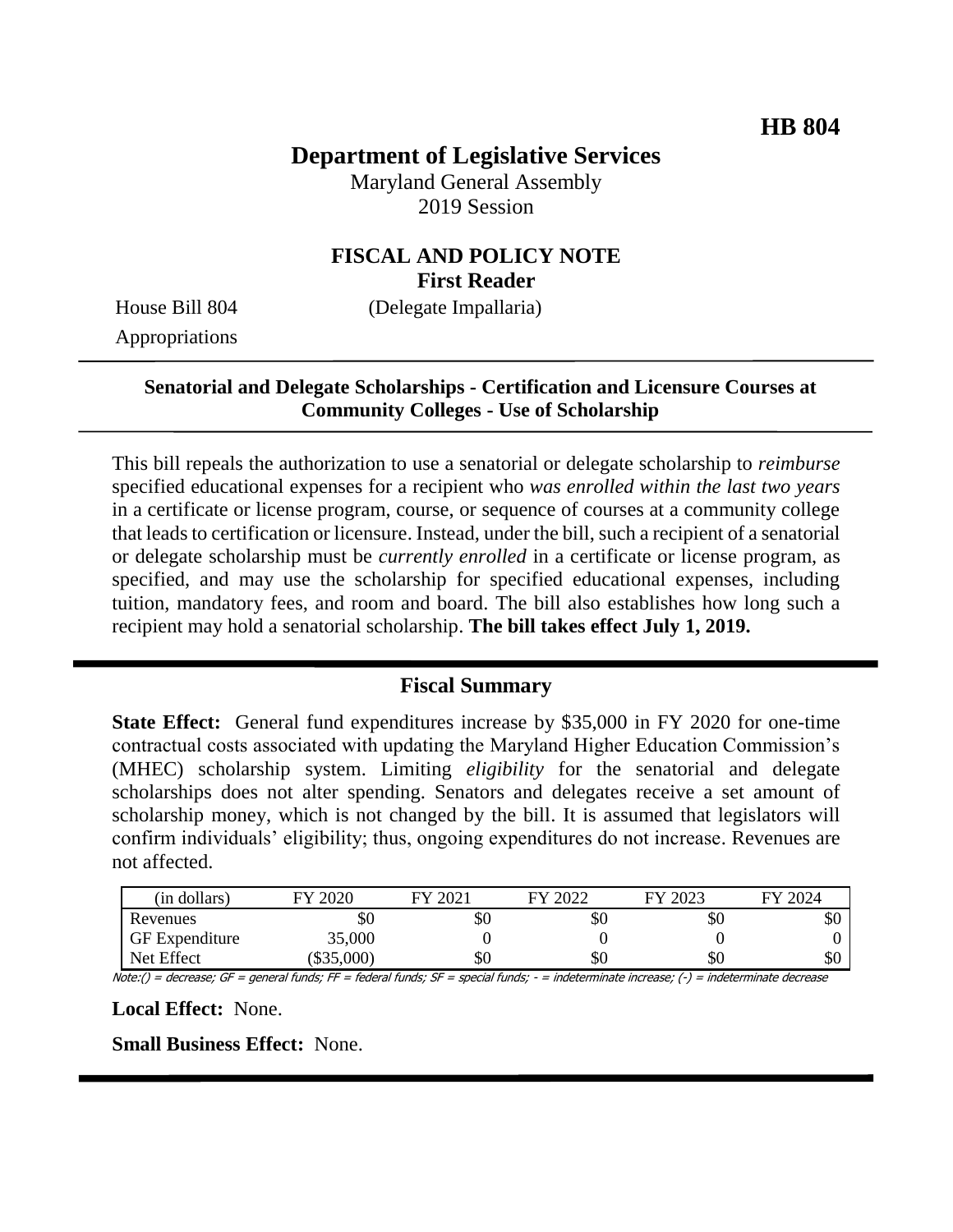# **Analysis**

**Bill Summary:** A recipient of a senatorial scholarship who is enrolled in a certificate or license program, course, or sequence of courses at a community college that leads to certification or licensure may hold the scholarship:

- for two years, if the recipient is a full-time student;
- for four years, if the recipient is a part-time student; or
- until completion of the certificate or license program, or sequence of courses that leads to certification or licensure.

### **Current Law/Background:**

#### *Senatorial Scholarships*

Until June 30, 2019, each senator may award \$138,000 in scholarship funds each year. Beginning on July 1, 2019, that amount will grow by the increase in tuition and mandatory fees over the previous year at the University System of Maryland (USM) institution with the highest annual expenses for a full-time resident undergraduate student other than University of Maryland University College (UMUC) and University of Maryland, Baltimore Campus (UMB).

To qualify for an award, an individual must be a resident of Maryland and demonstrate a definite financial need. In addition, a senatorial scholarship may be awarded to an individual who is on active duty with the U.S. military and domiciled in the legislative district of the State from which the applicant seeks an award. Each senator must consider an applicant's financial need. An award under the program may not be less than \$400 and may not exceed the tuition and mandatory fees at the USM institution with the highest annual tuition and fees, not including UMUC and UMB. Except under certain circumstances, a scholarship may be held for up to four years of full-time study or eight years of part-time study.

A senatorial scholarship may be used at any undergraduate, graduate, or professional school in the State or at select in-state private career schools that offer two-year certificate programs that can transfer to a baccalaureate degree, including (1) at a degree-granting institution of higher education, if the curriculum is approved by MHEC; (2) at a hospital diploma school for training registered nurses; or (3) to attend as a full-time student a private postsecondary proprietary institution that is accredited by a national accrediting association approved by the U.S. Department of Education.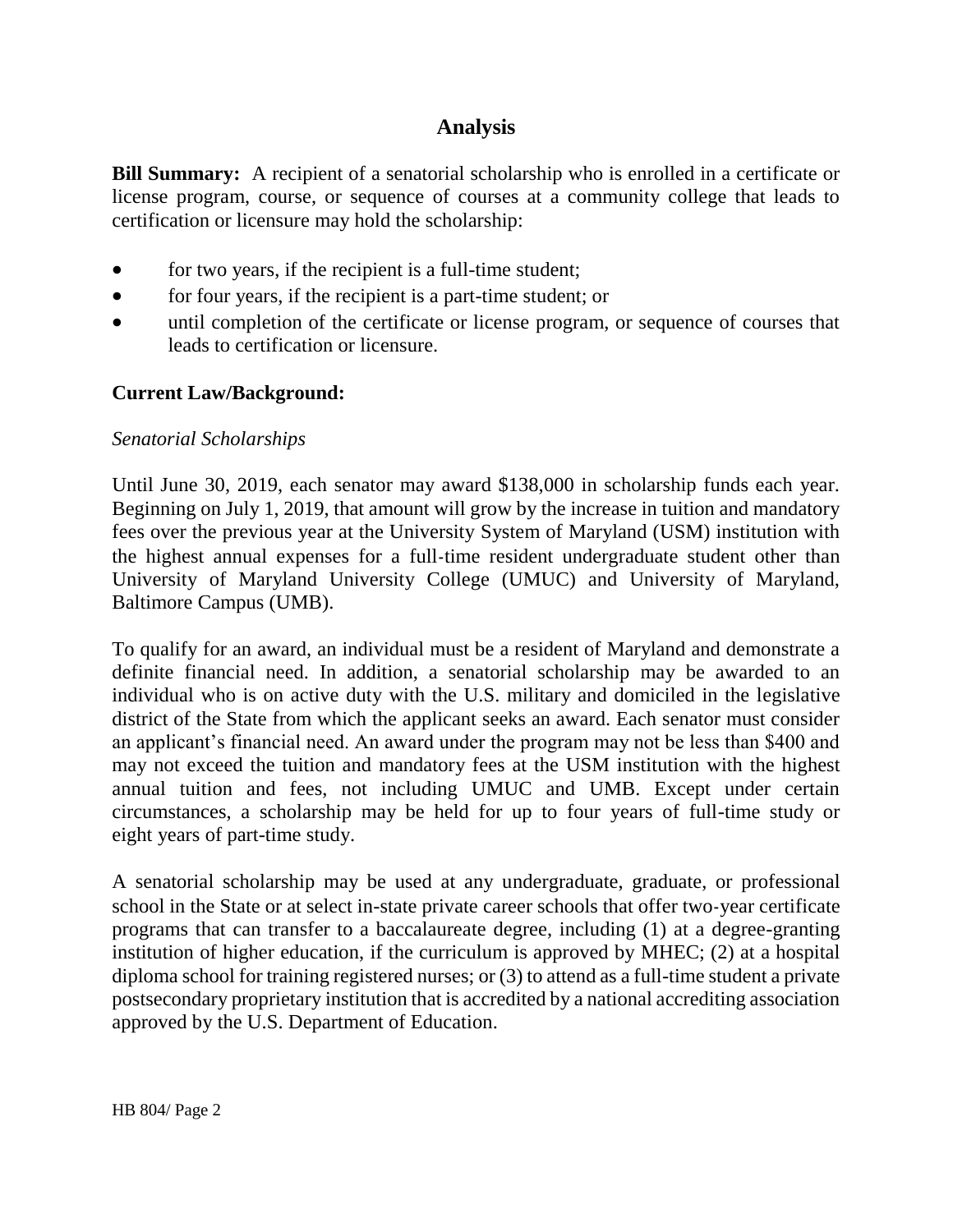Each senator may award at most 10% of scholarship funds to applicants planning to attend accredited undergraduate, graduate, or professional institutions outside of the State. Those students must be studying an academic area that is not available in the State or be a person with a hearing impairment who will be studying at an institution outside the State that makes special provisions for persons with a hearing impairment. A senatorial scholarship may also be used at an out-of-state institution of higher education if the applicant is an individual who is on active duty with the U.S. military and domiciled in the State.

The scholarship may be used for educational expenses as defined by the Office of Student Financial Assistance within MHEC, including tuition and mandatory fees and room and board. If on-campus housing is available, a senatorial scholarship may not be used to pay for off-campus housing. A recipient of a senatorial scholarship who is currently enrolled, or was enrolled within the last two years, in a certificate or license program, course, or sequence of courses at a community college that leads to certification or licensure may use the scholarship to reimburse specified educational expenses, including tuition, mandatory fees, and room and board.

### *Delegate Scholarships*

During a term in office, each delegate may award the equivalent of four four-year, full-time scholarships or two part-time scholarships for each full-time scholarship available. A delegate may select scholarship recipients on any basis he or she considers appropriate. The annual amount of a scholarship for any one recipient may not exceed the tuition and mandatory fees at the USM institution with the highest annual tuition and fees, not including UMUC and UMB. A scholarship award may be used to pay tuition and mandatory fees at a Maryland institution of postsecondary education or, when the desired program of study or appropriate accommodations are not available in Maryland, an out-of-state institution. Instead of awarding the scholarships himself or herself, a delegate may authorize MHEC to award funding to eligible applicants under the Delegate Howard P. Rawlings Educational Excellence Awards program.

A delegate scholarship may be used at an in-state institution of higher education whose primary campus is located in Maryland and whose authority to grant degrees is conferred in Maryland for a program of undergraduate, graduate, or professional studies. If the applicant will be studying in an academic area that is not available in the State or under certain circumstances where the applicant is disabled, the scholarship may be used at an accredited undergraduate, graduate, or professional studies institution outside the State. The scholarship may also be used at a private career school within the State that is approved by MHEC and that is accredited by a national accrediting association that is approved by the U.S. Department of Education. A recipient of a delegate scholarship who is currently enrolled, or was enrolled within the last two years, in a certificate or license program, course, or sequence of courses at a community college that leads to certification or

HB 804/ Page 3